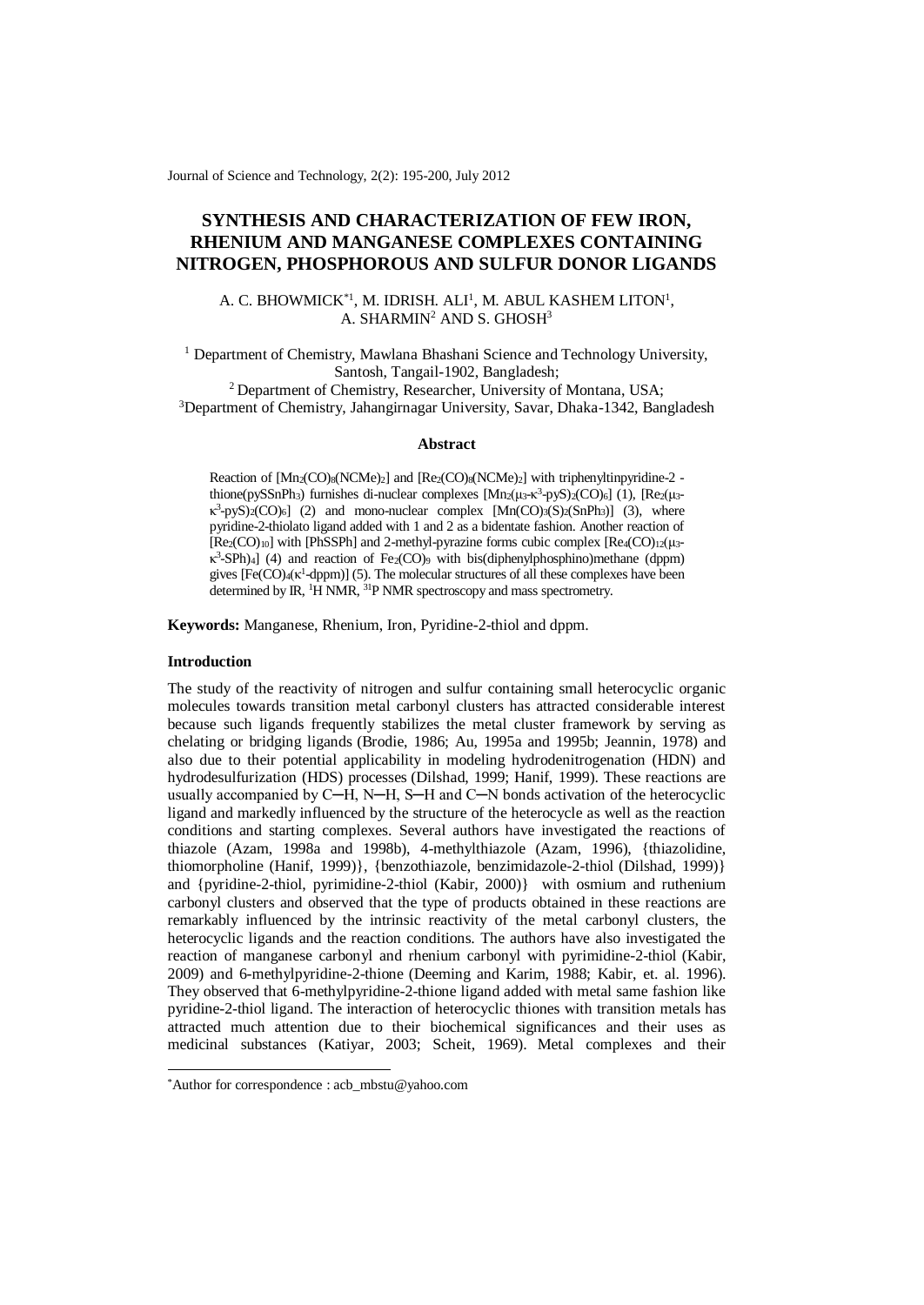substitution reactions have been studied extensively by using various ligands e.g. alkynes, phosphines and phosphites, but also a variety of sulfur donor ligands have been employed (Wilkinson, 1982). When catalytic processes are studied, sulfur being one of the foremost catalysts poisons (Rossi, 1990). We have synthesized and characterized some of few similar complexes herein.

#### **Reaction**



#### **Experimental**

#### *Reaction of [Mn2(CO)8(NCMe)2] with [pyS-SnPh3]*

A benzene solution (30 mL) of  $[Mn_2(CO)_8(NCMe)_2]$  (80mg, 0.192 mmol) and [pyS-SnPh<sub>3</sub>] (89mg, 0.192 mmol) was stirred at 80°C for 1.5h. The solvent was removed by rotary evaporator and the compounds in residue were separated by preparative TLC on silica gel. Elution with hexane/CH<sub>2</sub>Cl<sub>2</sub> (6:4, v/v) developed five bands. The second and fourth band gave unreacted  $[Mn_2(CO)_8(NCMe)_2]$  (trace) and  $[pyS-SnPh_3]$  (trace). The first band afforded  $[Mn(CO)<sub>3</sub>(S)<sub>2</sub>(SnPh<sub>3</sub>)]$  (3), (50mg, 67%) (Scheme 1) as white crystals and the third band afforded  $[Mn_2(\mu_3-\kappa^3-pyS)_2(CO)_6]$  (1) (25mg, 34%) (Scheme 1) as orange crystals after recrystallization from hexane/CH<sub>2</sub>Cl<sub>2</sub> at  $4^{\circ}$ C. Spectral data for 3: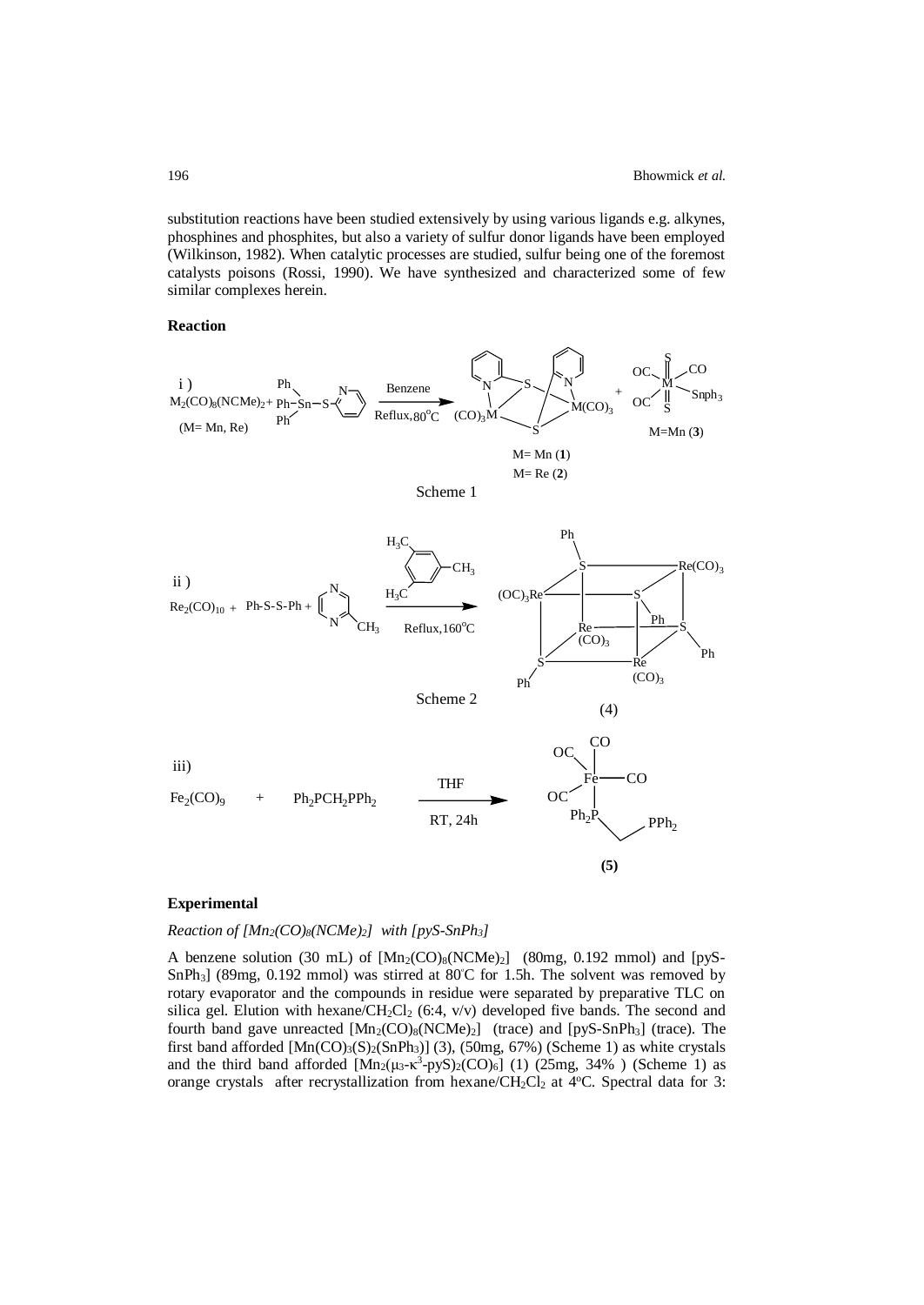Anal. Calc. for C<sub>27</sub>H<sub>15</sub>Mn<sub>2</sub>O<sub>9</sub>Sn: C, 45.52; H, 2.12%. IR (νCO, CH<sub>2</sub>Cl<sub>2</sub>): 2035 s, 2001 (br, vs) cm<sup>-1</sup> <sup>1</sup>H NMR (CDCl<sub>3</sub>): δ 7.34 - 7.64 (m, 15 H). MS (FAB): *m/z* 553 (M<sup>+</sup>), 531, 455, 443 (base peak), 355, 311.

#### *Reaction of [Re2(CO)8(NCMe)2] with [pyS-SnPh3]*

The benzene solution (30 ml) of  $[Re_2(CO)_8(NCMe)_2]$  (80mg, 0.192 mmol) and  $[pyS SnPh<sub>3</sub>$ ] (54mg, 0.118 mmol) was stirred at 80 $°C$  for 12h. After removal of the solvent under reduced pressure, the residue was chromatographed by preparative TLC on silica gel. Elution with hexane/CH<sub>2</sub>Cl<sub>2</sub> (7:3 v/v) gave six bands. The major band gave the complex  $[Re_2(\mu_3-\kappa^3-\mu_3/8)]_2(CO)_6]$  (2) (37mg, 42.05%) (Scheme 1) as pale yellow crystals after recrystallization from hexane/ $CH_2Cl_2$  at 4°C. The content of the other minor bands were too small for complete characterization. The spectral data for 2: IR ( $vCO$ ,  $CH_2Cl_2$ ): 2037 s, 2020 vs, 1937 m, 1918 (br, s) and 1911 (br, s) cm-1 . This complex was synthesized and reported earlier (Deeming., 1988) but our method was different than the reported method. Deeming reported the complex by X-ray diffraction studies only without taking any <sup>1</sup>H-NMR and mass spectra.

#### *Reaction of [Re2(CO)10], [PhSSPh] and 2-methyl-pyrazine in mesitylene*

A mesitylene solution (30 mL) of  $\text{Re}_2(\text{CO})_{10}$  (60mg, 0.085 mmol) with [PhSSPh] (19mg, 0.087 mmol) and 2-methyl-pyrazine was stirred at  $160^{\circ}$ C for 24h. The solvent was removed under reduced pressure and the compounds in residue were separated by preparative TLC on silica gel. Elution with hexane/ $CH_2Cl_2$  (7:3, v/v) developed one band and resulting the isolation of the cluster  $[Re_4(\mu_3-\kappa^3-SPh)_4(CO)_{12}]$  (4) (20mg, 30%) (Scheme 2) as yellow crystals after recrystallization from hexane/CH<sub>2</sub>Cl<sub>2</sub> at  $4^{\circ}$ C. Spectral data for 4: Anal. Calc. for C<sub>36</sub>H<sub>20</sub>Re<sub>4</sub>O<sub>12</sub>S<sub>4</sub>: C, 28.47; H, 1.32%. IR (νCO, CH<sub>2</sub>Cl<sub>2</sub>): 2033 vs, and 1946 (br, vs) cm-1 .

<sup>1</sup>H NMR (CDCl<sub>3</sub>):  $\delta$  7.38 (t, 1H), 7.56 (t, 1H),  $\delta$  7.82 (d, 1H). Mass spectrum, m/z: [M<sup>+</sup>]=1517, 1349, 1024, 808, 219 (base peak).

#### *Reaction of Fe2(CO)<sup>9</sup> with Bis(diphenylphosphino) methane*

Di-iron nonacarbonyl was first dried in vacua and then 5g (0.0136 mmol) was placed in a round-bottom flask with 3.0 g (0.0078 mmol) of bis(diphenylphosphino)methane. Tetrahydrofuran (100ml) which was dried over molecular sieves, was added under an argon flush. The reaction mixture was stirred at RT for 24h and then chromatographed on 100-200 mesh florisil. Elution with hexane/ $CH_2Cl_2$  (8:2 v/v) gave two bands. The major band gave the complex  $[Fe(CO)_4(\kappa^1{\text{-}dppm})]$  (5) (3100mg, 56%) (Scheme 3) as pale yellow crystals after recrystallization from hexane/CH<sub>2</sub>Cl<sub>2</sub> at 4<sup>o</sup>C. Spectral data for 5: Anal. Calc. for  $C_{28}H_{20}FeO_4P_2$ : C, 62.46; H, 3.75%. IR ( $vCO$ , CH<sub>2</sub>Cl<sub>2</sub>): 2048 vs, 1973 (br, s) and 1938 (br, vs) cm<sup>-1</sup>. <sup>1</sup>H NMR (CDCl<sub>3</sub>): δ 7.18-7.34 (m, 20H), δ 3-3.6 (m, 2H) and <sup>31</sup>P{<sup>1</sup>H} NMR(CDCl<sub>3</sub>):  $\delta$  -26 (d, J =60.42 Hz) and  $\delta$  - 28.53 (d, J = 40.98 Hz). Mass spectra was not taken.

#### **Results and Discussion**

*Reaction of [Mn2(CO)8(NCMe)2] with [pyS-SnPh3]: Formation of mono and dimanganese complexes*

The reaction of  $[Mn_2(CO)_8(NCMe)_2]$  with  $[pyS-SnPh_3]$  in benzene at 80°C, followed by usual workup and preparative chromatographic separation, afforded two manganese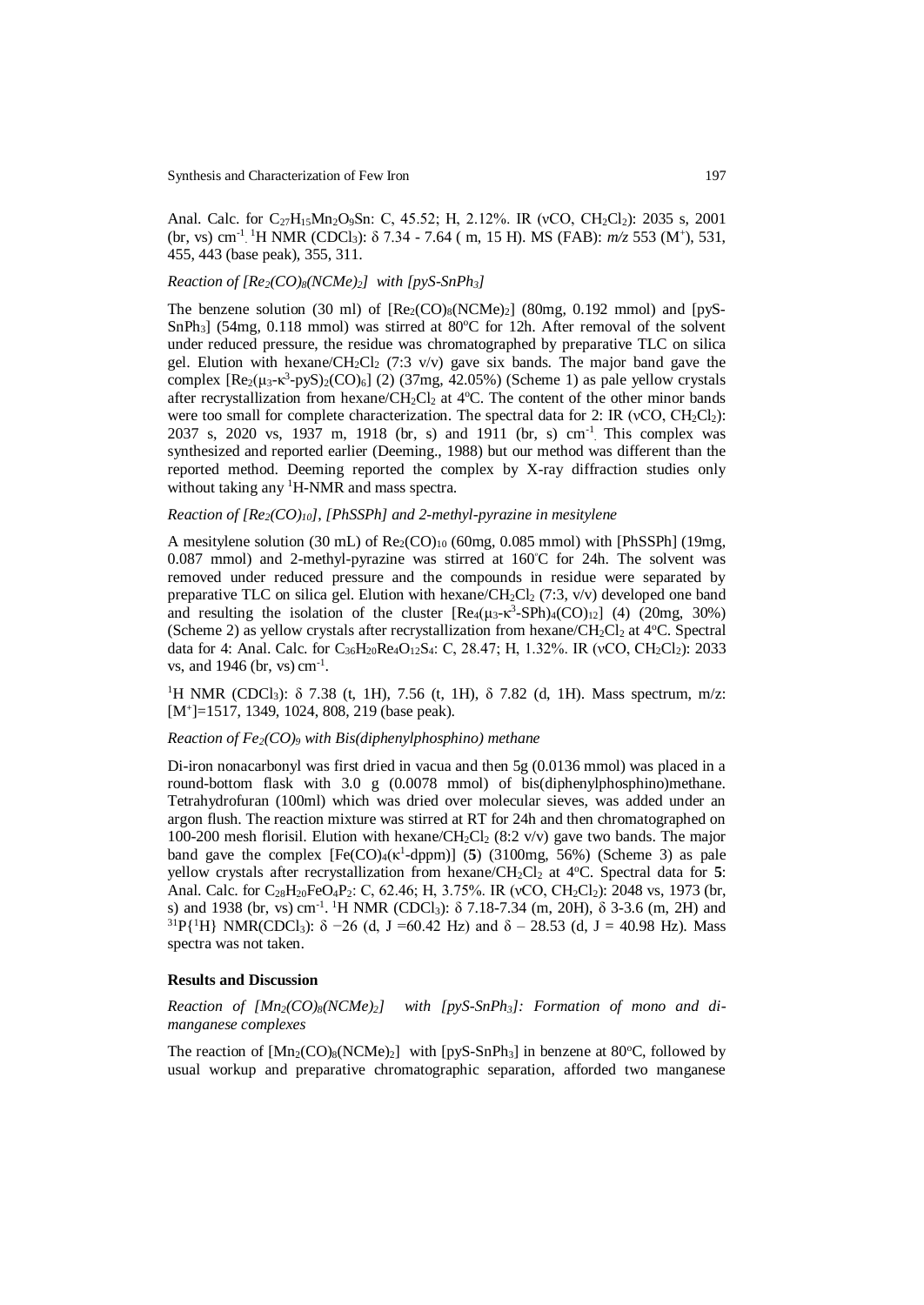complexes  $[Mn(CO)_{3}(S)_{2}(SnPh_{3})]$  (3) (50mg, 67%) and  $[Mn_{2}(\mu_{3}-\kappa^{3}-p_{3})_{2}(CO)_{6}]$  (1) (25mg, 34%) (Scheme 1). Complex **1** had been reported previously (Kabir et. al., 1996). We have characterized complex **1** by comparing its IR spectrum with the reported one but our present synthetic route was completely different and gave another new complex **3** which has been characterized by elemental analysis, IR, <sup>1</sup>H NMR and mass spectral data. The infrared spectrum of compound **3** displays only two absorption bands at 2001 (s) and 2095 (br, vs) cm-1 indicating that all the carbonyl groups present in the molecule are terminally bonded while the mass spectrum exhibits a parent molecular ion peak at  $m/z$ . 553 consistent with our proposed structure. The <sup>1</sup>H NMR spectrum shows two multiplets in the aromatic region at δ 7.34 to 7.64 in 2:3 intensity ratio which is attributable to the phenyl protons of the triphenyltin ligand.

#### *Reaction of [Re2(CO)8(NCMe)2] with [pyS-SnPh3]: Formation of di-rhenium complex*

The reaction of  $[Re_2(CO)_8(NCMe)_2]$  with  $[pvS-SnPh_3]$  in benzene at 80°C, followed by usual workup and preparative chromatographic separation, afforded one rhenium complex [Re<sub>2</sub>(μ<sub>3</sub>-κ<sup>3</sup>-pyS)<sub>2</sub>(CO)<sub>6</sub>] (2) (37mg, 42.05%) (Scheme 1). Complex 2 had been reported previously (Deeming et. al., 1988) and we characterized by comparing its IR spectrum with Deeming reported one but our synthetic route was completely different. We also found similar band like **3** in preparative TLC (Thinlayer Chromatography) but not characterized due to poor amount.

## *Reaction of [Re2(CO)10], [PhSSPh] and 2-methyl-pyrazine in mesitylene: Formation of a cubic complex*

One pot reaction of  $[Re_2(CO)_{10}]$ ,  $[PhSSPh]$  and 2-methyl-pyrazine in refluxing mesitylene at  $160^{\circ}$ C, followed by usual work up and chromatographic separation as mentioned in the experimental section, resulted in the isolation of the complex  $[Re_4(CO)_{12}(\mu_3-\kappa^3-SPh)_4]$  (4) (20mg, 30%) (Scheme 2). The infrared spectrum of complex  $[Re_4(CO)_{12}(\mu_3-\kappa^3-SPh)_4]$  exhibits two absorption bands at 2033 (vs) and 1946 (br, s) cm<sup>-</sup> 1 indicating that all the carbonyl ligands are terminally bonded. The <sup>1</sup>H NMR spectrum shows only aromatic resonance which ruled out the incorporation of 2-methyl-pyrazine in the complex. In aromatic region one para hydrogen of benzene ring shows triplet at  $\delta$ 7.38. Two equivalent meta and ortho hydrogen shows triplet and doublet at δ 7.56, 7.85 respectively. On the other hand the mass spectrum of 4 displaces a parent molecular ion peak at  $m/z$ :  $[M^+] = 1517$  which is in accord with our proposed structure. It is also noted that the peak 1349 and 1024 arise due to loss of 6CO and (4Sph+2CO) respectively. The base peak 219 arises only for Re-S fragment in mass spectrometry.

### *Reaction of Fe2(CO)<sup>9</sup> with bis(diphenylphosphino)methane:Formation of mono nuclear complex*

Stirring  $[Fe_2(CO)_9]$  and  $[pySH]$  in THF (Tetrahydrofuran) for 24h at room temperature followed by usual workup and chromatographic separation as mentioned in the experimental section, resulted in the isolation of  $[Fe(CO)_4(\kappa^1{\text{-}dppm})]$  (5) as pale yellow crystals (3100mg, 56%) (Scheme 3). It was assumed that first form the complex  $[Fe_2(CO)_7(Ph_2P)_2CH_2]$  (Cotton, 1974) and later it decomposed to **5.** The twenty phenyl hydrogen resonance in the usual aromatic region at δ 7.18-7.34 and aliphatic two hydrogens shows resonance at  $\delta$  3-3.6. In <sup>31</sup>P NMR shows two doublet at  $\delta$  −26 (J =60.42 Hz) and  $\delta$  –28.53 (J = 40.98 Hz) which is attributable for one phosphorus coordination. (if two phosphorus coordinated shows one doublet).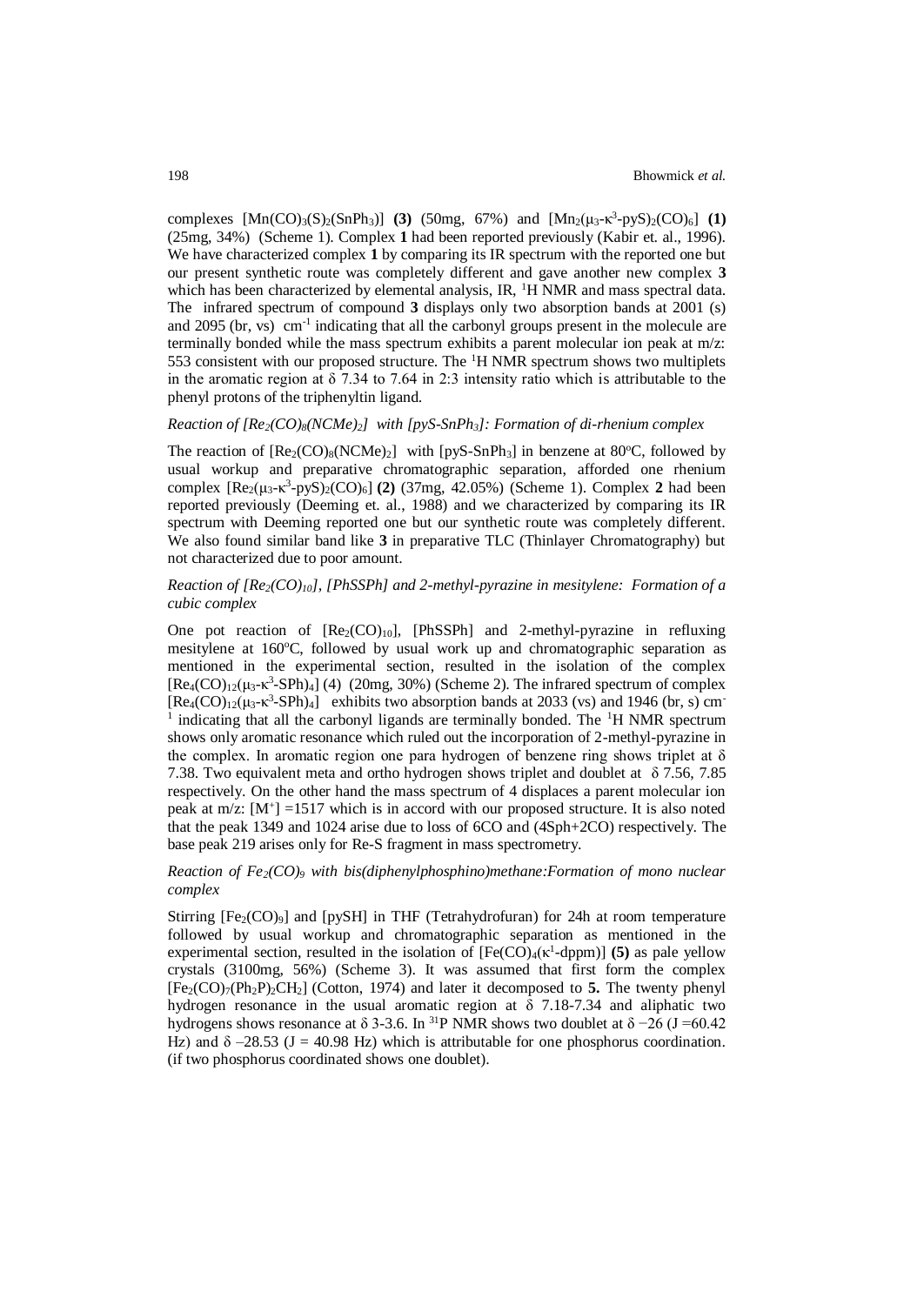Synthesis and Characterization of Few Iron 199

#### **Conclusion**

In summary, the reaction of  $[pySSnPh_3]$  with  $[M_2(CO)_{10}(NCMe)_2]$  afforded the expected mononuclear complex  $[Mn(CO)<sub>3</sub>(S)<sub>2</sub>(SnPh<sub>3</sub>)]$  (3) together with known complexes [ $Mn_2(\mu_3-\kappa^3-\mu_3-\mu_5)/2$ ] (1) and [ $Re_2(\mu_3-\kappa^3-\mu_3-\mu_5)/2$ ] (2). This reaction is most interesting due to the formation of the complex **3** by displacement of sulfur from the ligand. The formation of a cubic complex  $[Re_4(CO)_{12}(\mu_3-\kappa^3-Sph)_4]$  (4) is also more interesting. The formation of iron complex is very sensitive due to their instability. The formation of the complex  $[Fe(CO)_4(\kappa^1{\text{-}dppm})]$  (5) from  $[Fe_2(CO)_7(Ph_2P)_2CH_2]$  (Cotton, 1974) is due to same cause.

### **Acknowledgement**

We are extremely delighted to express our indebtness and deepest sense of gratitude and sincere thanks to our reverend teacher Prof. Shariff Enamul Kabir, Ph.D. (London), C.Chem, FRSC, Department of Chemistry, Jahangirnagar University, Savar, Dhaka for his encouragement, thoughtful suggestions, proper guidance and supervision throughout the progress of our research work. This research was sponsored by the Ministry of Science, Information and Communication Technology (MOSICT).

#### **References**

- Au,Y. K., K. K. Cheung and W. T. Wong, (1995a). Synthesis and structural characterization of ruthenium and osmium carbonyl clusters containing 4,6-dimethylpyrimidine-2-thione, Inorg. Chem. Acta., **228**: 267-275.
- Au, Y. K., K. K. Cheung and W. T. Wong, (1995b). Synthesis, structural characterization and thermal reactivities of osmium carbonyl clusters containing 4,6-dimethylpyrimidine-2-thione, J. Chem. Soc., Dalton Trans., 1047-1057.
- Azam, K. A., R. Dilshad, S. E. Kabir, K. Khatoon, L. Nessa, M. M. Rahman, E. Rosenberg, M. B. Hursthouse, K. M. A. Malik and A. J. Deeming, (1996). Triosmium and triruthenium clusters containing the 4-methylthiazolide ligand: crystal structures of  $[Os_3(\mu-H)(CO)_{10}(\mu-2,3-\eta^2-$ C=NCMe=CHS)],  $[Os_3(\mu-H)(CO)_9(\mu-2,3-\eta^2-C=NCMe=CHS)(PPh_3)]$  and  $[Os_3(\mu-H)(CO)_8(\mu-H)(CO)_8(\mu-H)(CO)_4$ 2,3-η 2 -C=NCMe=CHS)(PPh3)2], J. Chem. Soc., Dalton Trans., 1731-1739.
- Azam K. A., M. B. Hursthouse, S. E. Kabir, K. M. A. Malik, M. Tesmer and H.Vahrenkamp, (1998a). A novel pentaruthenium cluster containing three thiazole derived ligands; X-ray structure of [(Ru3(CO)9(μ-H)(μ5-η<sup>5</sup>-HC=NC=CHS)Ru2-(CO)4(μ-H) (η<sup>1</sup>-HC <sub>(η'</sub>-<sub>H</sub>C=NCH=CHS)=NCH=CHS)

 $(\mu$ -2,3- $\eta$ <sup>3</sup>-C $(\mu$ -2,3- $\eta$ <sup>3</sup>-C=NCH=CHS) = NCH=CHS)], Inorg. Chem. Commun., **1 (10)**: 402-404.

- Azam, K. A., S. A. Hussain, S. E. Kabir, M. M. Rahman, M. B. Hursthouse, K. M. A. Malik and E. Rosenberg, (1998b). Triosmium clusters containing thiazolide ligand : crystal structures of (MU -H)OS3(CO)10(MU-3,4-ETA2-HC=NC=CHS) and (MU-H)OS3(CO)9(MU-3,4-ETA2-HC =NC=CHS)(PPH3, J. Organomet. Chem, **559**: 81-89.
- Brodie, A. M., H. D. Holden, J. Lewis and M. J. Tailor, (1986). The reaction of [Os<sub>3</sub>(CO)<sub>10</sub>(MeCN)<sub>2</sub>], with heterocyclic thioamides. The crystal and molecular structure of  $[Os_3(\mu-H)(CO)_{10}(\mu-SC=NCH_2CH_2S)]$ , J. Chem. Soc., Dalton Trans., 633-639.
- Dilshad, R., K. M. Hanif, M. B. Hursthouse, S. E. Kabir, K. M. A. Malik and E. Rosenberg, (1999). Triruthenium clusters derived from the reactions of [Ru3(CO)12] with benzothiazole, pyrimidine-2-thione and benzimidazole-2-thione; X-ray structures of  $[Ru_3(\mu-H)(\mu-2,3-\eta^2-1)]$ NSC<sub>7</sub>H<sub>4</sub>)(CO)<sub>10</sub>] and [Ru<sub>3</sub>(μ-H)(μ<sub>3</sub>-η<sup>2</sup>-SN<sub>2</sub>C<sub>4</sub>H<sub>3</sub>)(CO)<sub>9</sub>], J. Organomet. Chem., **585**: 100-105.
- Deeming, A. J. and M. Karim, (1988). A new type of pyridine-2-thionato bridge: x-ray crystal structure of the complex  $[Re_2(MepyS)_2(CO)_6]$  where MepyS is the 6-methylpyridine-2thionato ligand, Polyhedron., **7**: 1401-1403.